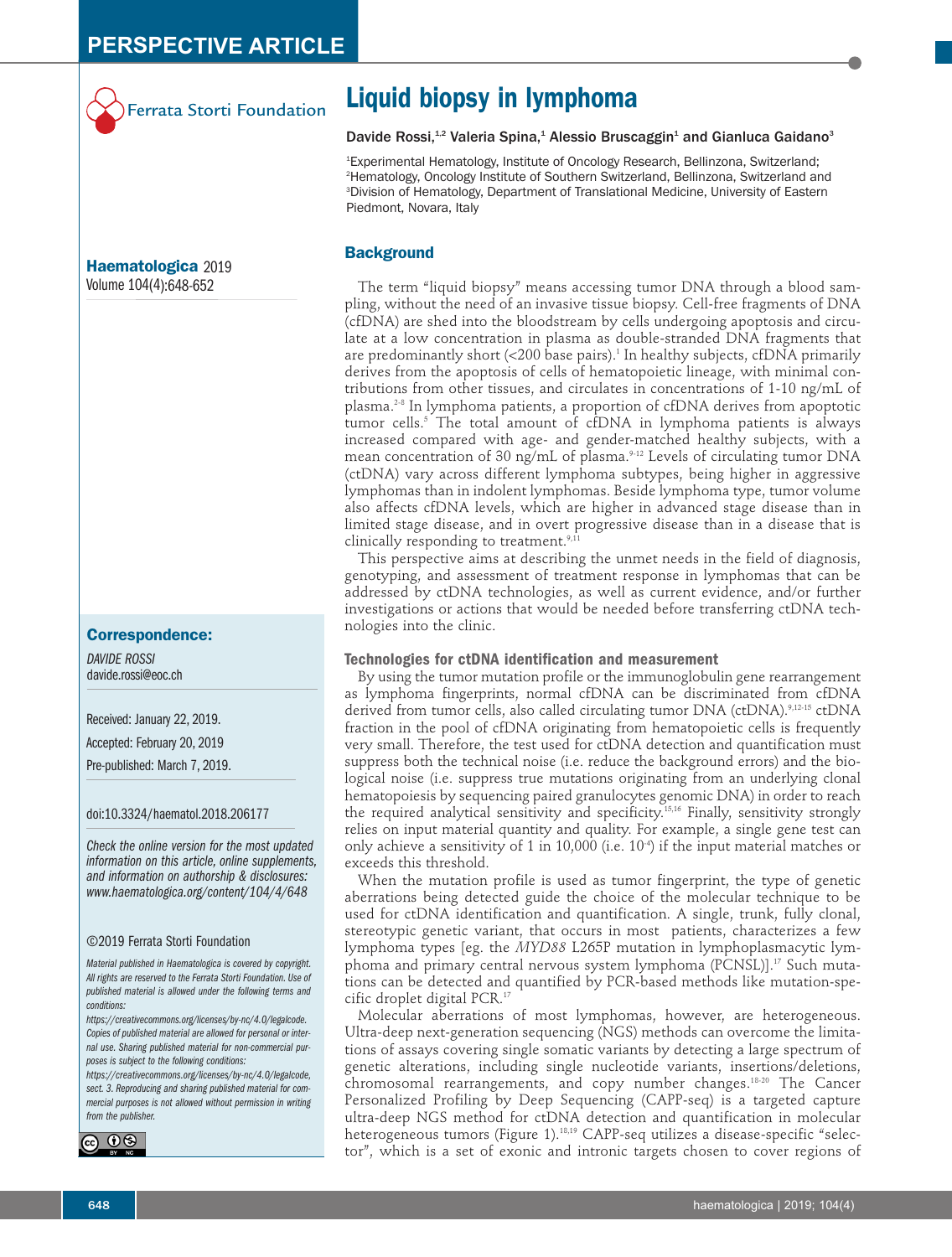known recurrent mutations for a particular cancer type. Those targets are then amplified and sequenced in a patient's cfDNA sample, allowing quantification of ctDNA based on the detection of tumor-specific mutations, and simultaneous determination of an individual's specific tumor mutation profile. This method can simultaneously assay all classes of mutations, including single nucleotide variants, insertion/deletions, copy number alterations and rearrangements.18-20 The "selector" is tumor specific and requires detailed knowledge of the underlying genetic landscape of the tumor, a limitation that is currently overcome by the availability of from dozens to hundreds of genomes across all types of lymphoma.

The clonoSEQ Assay is a diagnostic test validated and approved for measuring minimal residual disease (MRD) on genomic DNA from bone marrow samples in leukemias and myeloma.21,22 In the assay, genomic DNA is amplified by a set of locus-specific multiplex PCR using V, D and J gene primers covering all possible rearranged IgH (VDJ), IgH (DJ), IgK, and IgL receptor gene sequences. The amplicon library is then subjected to ultra-deep NGS. The tumor-specific clonotype is first identified in a tumor-enriched biological sample and

then tracked within the repertoire of IgH, IgK and IgL rearrangements amplified and sequenced in post-treatment samples. By leveraging on the advantage that the IgH, IgK and IgL rearrangements represent a stable and tumor specific fingerprint, the clonoSEQ Assay has also been applied to ctDNA quantification in lymphomas.9,10,12 However, tracking IgH, IgK and IgL sequences has some shortcomings when applied to cfDNA, including the need for lymphoma clonotype assignment through the analysis of the tissue biopsy, limited sensitivity in low tumor burden settings, and reduced applicability because of somatic hypermutation (SHM), which is ongoing in some lymphoma types such as diffuse large B-cell lymphoma of the germinal center type and follicular lymphoma, leading to difficulties in identifying clonotypic sequences.

Overall, although methods for ctDNA identification and quantification are becoming more common, they are not yet widely used in clinical laboratories and are not, therefore, prominently featured in disease management guidelines. Methodological challenges, both in molecular biology and bioinformatics analyses, must be overcome, standardized and harmonized as these methods become more routinely used.



Figure 1. Schematic representation of liquid biopsy unmet needs in diagnostic, genotyping and minimal residual disease (MRD) monitoring fields with relative actions to overcome these limitations. PCNSL: primary central nervous system lymphoma; PET / CT: positron emission tomography/computed tomography; DLBCL: diffuse large B-cell leukemia; cHL: classic Hodgkin lymphoma; CAPP-seq: Cancer Personalized Profiling by Deep Sequencing.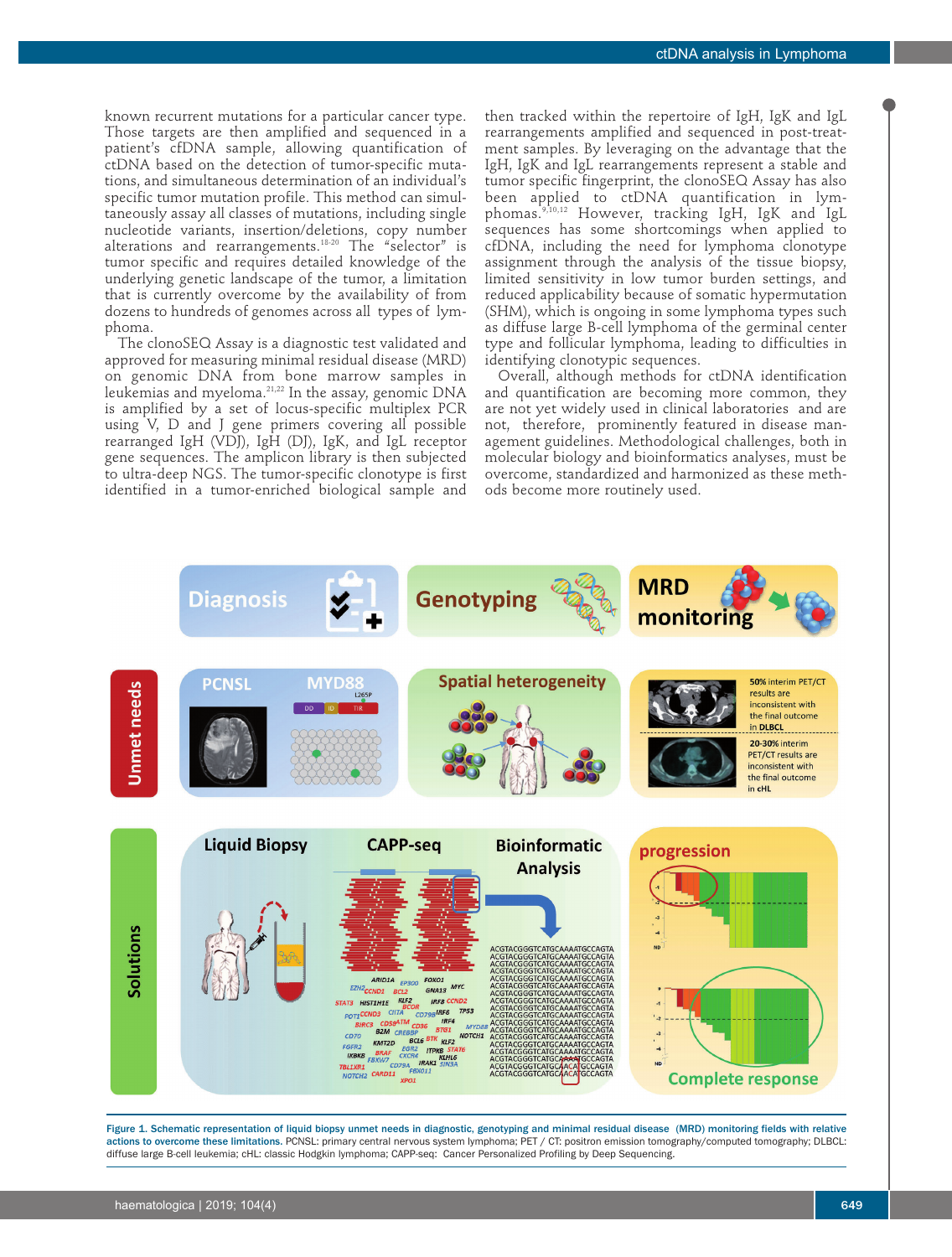# **Lymphoma diagnosis by ctDNA**

ctDNA cannot substitute tissue biopsy for lymphoma diagnosis. Only one single, rare, special scenario, namely the non-invasive diagnosis of PCNSL in those patients whose brain masses are surgically inaccessible, might one day be able to take advantage of the diagnostic potential of ctDNA. The diagnostic procedure of choice to establish the diagnosis of PCNSL is a stereotactic biopsy; if ocular or cerebrospinal fluid (CSF) involvement is evident, vitrectomy or CSF cytology may be sufficient. If a biopsy of the brain lesion is not possible, and CSF or ocular involvement is ruled out, histological diagnosis can be difficult at both initial stages and at relapse. The *MYD88* L265P mutation occurs in up to 85% of tissue biopsies from PCNSL patients but never in those from non-hematologic brain tumors, suggesting that this mutation is a fairly sensitive and highly specific biomarker for differential PCSNL among central nervous system cancers.<sup>23-30</sup> Droplet digital PCR assays probing the *MYD88* L265P mutation in cfDNA samples from PCNSL patients known to harbor the *MYD88* L265P have a 60% true positive rate.<sup>17</sup> However, droplet digital PCR assays for detecting the *MYD88* L265P mutation in cfDNA are far from being a validated non-invasive diagnostic test of PCNSL. Indeed, apart from standardization of the technique to suppress the false positive rate originating from the methodology, there are no data on the biological false positive rate of this assay. The *MYD88* L265P mutation occurs in pre-malignant conditions such as monoclonal gammopathies of undetermined significance (MGUS) and monoclonal B-cell lymphocytosis (MBL). Both are relatively common in the older adult, and thus can co-occur by chance with a brain mass in the same subject, raising the issue of false positive results originating from a biological background (Figure 1).31,32 Plasma samples from large cohorts of patients diagnosed with a brain mass should be tested with standardized droplet digital PCR assays for the *MYD88* L265P mutation to precisely define its diagnostic accuracy before bringing this test into diagnostic routine practice for PCNSL.

#### **Tumor genotyping by ctDNA**

Tumor genotyping of lymphomas lacking a leukemic phase has so far relied on the analysis of the diagnostic tissue biopsy. However, multiregional sequencing showed that the diagnostic tissue biopsy might be subject to a selection bias resulting from spatial heterogeneity and, therefore, might not be representative of all the tumor genetics.<sup>33</sup> Indeed, in follicular lymphoma, different areas of the same tumor may show different genetic profiles (i.e. intratumoral heterogeneity).<sup>34</sup> A biopsy from one part of a tumor may miss mutations occurring in subclones residing in anatomically distant sites, including clinically relevant genetic biomarkers for treatment tailoring or anticipation of resistance.<sup>33</sup> Furthermore, serial sampling of tumor material through repeat biopsies is not usually feasible in lymphomas lacking a leukemic phase, hampering efforts to understand patterns of genomic evolution during disease progression and the development of treatment emergent resistant mutations. On the basis of this, lymphoma genotyping on ctDNA can complement, though not entirely substitute, the analysis of the diagnostic tissue biopsy in order to deal with the clinical need of a com-

prehensive and easily accessible tumor genotyping. ctDNA is representative of the entire lymphoma heterogeneity, thus bypassing the bias imposed by tissue biopsies in the reconstruction of the entire cancer clonal architecture, and identifying resistant clones that are dormant in non-accessible tumor sites. Accessing the blood stream has also a clear advantage for sampling in the serial monitoring of treatment emergent resistant mutations in real time.35

Independent studies have assessed the sensitivity and specificity of targeted gene mutation analysis in ctDNA *versus* tumor biopsy as gold standard from untreated DLBCL patients by using CAPP-Seq (Figure 1).<sup>15,36,37</sup> The recovery rate of confirmed mutations (i.e. true positive rate) in the tumor biopsy ranges from 95% to 99%. The mutations confirmed by biopsy that were missed in ctDNA (i.e. false negative rate) range from 1% to 5% and are mostly of low allelic abundance in the tumor. After suppressing the biological background originating from clonal hematopoiesis by the sequencing of matched granulocyte DNA, such a false positive rate is represented by somatic variants recovered in cfDNA but absent in the tumor biopsy due to tumor mutations restricted to clones that are anatomically distant from the biopsy site.15,36,37 CAPP-seq of ctDNA thus stands as a robust and validated technology for accurate DLBCL genotyping. Genotyping of ctDNA by CAPP-seq allows recovery of 100% of tumor biopsy-confirmed actionable mutations of DLBCL, like *EZH2*, *MYD88*, *CD79B*, and longitudinal monitoring in the blood of the emergence of ibrutinib-resistant mutations.15,36-38 These data support the implementation in the clinic of this noninvasive technique in both settings. CAPP-seq standardization is, however, required before bringing this test into diagnostic routine practice for DLBCL (Figure 1).

ctDNA is an alternative source of tumor DNA when representation of lymphoma cells is insufficient in the tissue biopsy, as in classic Hodgkin lymphoma (cHL).<sup>16,39</sup> The rarity of neoplastic Hodgkin and Reed-Sternberg cells in the biopsies is a limit to the genetic characterization of cHL, which can only be overcome by complex techniques for tumor cell enrichment that are beyond the budget of a diagnostic lab. By CAPP-seq, biopsyconfirmed tumor mutations are detectable in ctDNA samples with a true positive rate of 87% in cHL patients.16 Though clinical application is still a long way off, CAPP-seq of ctDNA opens up the opportunity of genotyping large cohorts of cHL patients for the identification of genetic prognostic biomarkers and, within clinical trials, for the identification of biomarkers predictive of response to treatment.

## **Residual disease quantification by ctDNA**

Due to the lack of a leukemic dissemination, MRD monitoring has so far been limited to tissue-born lymphomas without bone marrow (BM) involvement, such as DLBCL and cHL. MRD monitoring in lymphomas is defined as any approach aimed at detecting, and possibly quantifying, residual tumor cells beyond the sensitivity level of routine imaging techniques. Whenever a patient achieves complete clinical remission, a number of different scenarios may actually be taking place, including full eradication of the neoplastic clone or persistence of residual tumor cells capable of giving rise to a full clinical relapse within months or years. According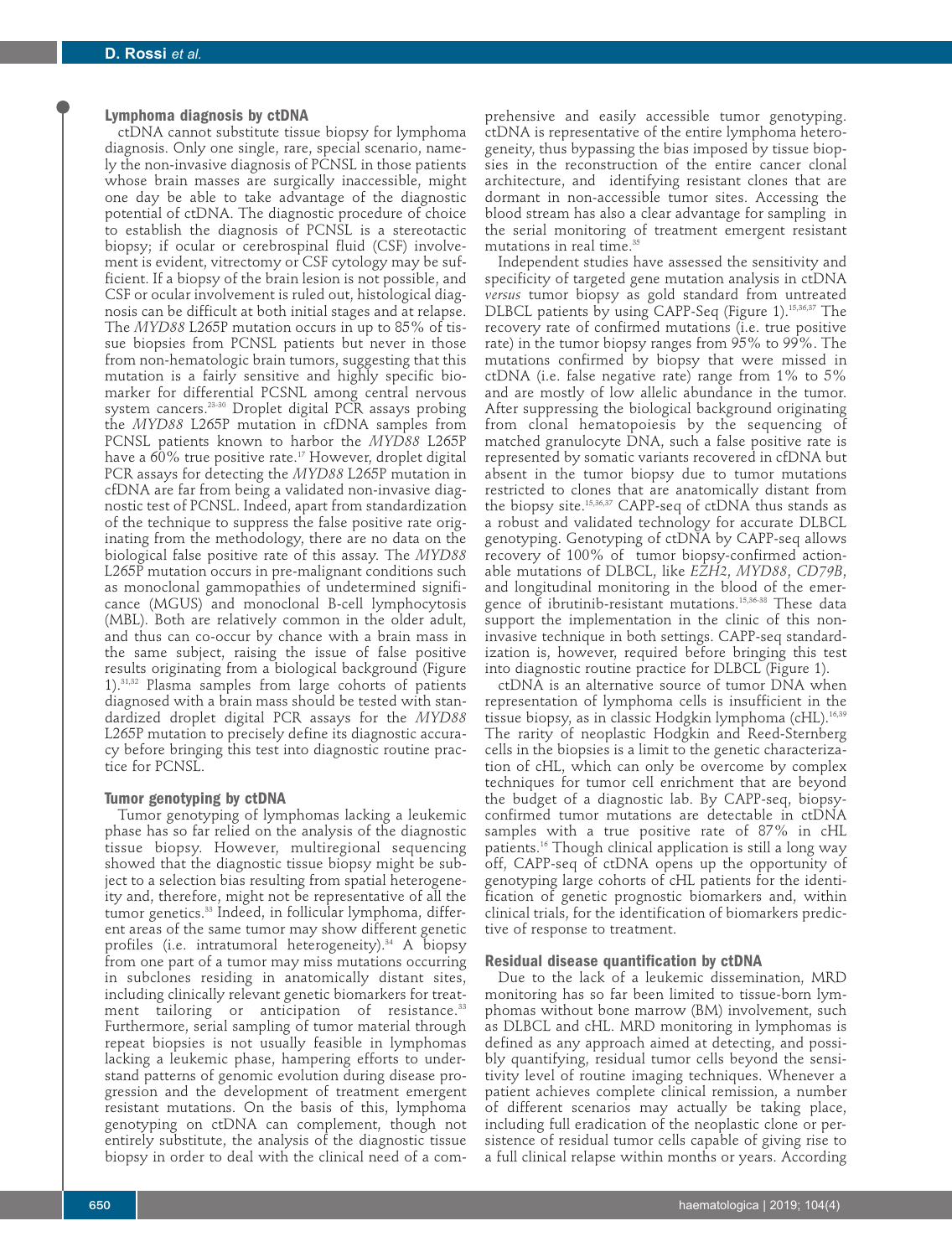to the Lugano criteria, positron emission tomography (PET)/computed tomography (CT) has become the recommended imaging strategy for sensitive disease response assessment in DLBCL and cHL.<sup>40</sup> The best classification of patients with good *versus* poor prognosis is reached by the end-of-treatment PET/CT. However, this timepoint would be rather late to adapt treatment strategies according to the quality and depth of response. Interim PET/CT performed after two cycles of treatment has been tested for the early identification of chemorefractory patients, as they are candidates for treatment intensification to maximize the chances of cure, as well as to identify good-risk patients early, as they are candidates for treatment de-escalation to avoid both short- and long-term complications of chemoradiotherapy.41 The accuracy of interim PET/CT has been considered adequate to inform early treatment intensification or de-escalation in both limited and advanced stage cHL.42 However, even in the ideal technical and analytical setting, interim PET/CT results are inconsistent with the final outcome in approximately 20-30% of patients, who are thus still exposed to overor under-treatment.<sup>41,42</sup>

In DLBCL, interim PET/CT does not correctly inform on the subsequent outcome in a larger number of patients than in cHL. Indeed, the positive predictive value of interim PET/CT in DLBCL is 50%.43 This means that half DLBCL patients are misclassified by interim PET/CT as being R-CHOP resistant, but ultimately are converted to a negative PET/CT at the end of treatment and cured by R-CHOP. The negative predictive value of interim PET/CT is 70%.43 This means that 30% of DLBCL patients are misclassified by interim PET/CT as R-CHOP sensitive, but ultimately relapse after R-CHOP. On the basis of this, interim PET/CT can not yet be adopted for clinical use to guide treatment decisions in individual DLBCL patients and remains a subject for research.

Minimal residual disease can be measured in tissueborn lymphomas without BM involvement and lacking a leukemic component by using ctDNA technologies. Compared to genomic DNA extracted from circulating mononuclear cells, plasma cfDNA harbors a 150-fold higher representation of tumor DNA, which makes cfDNA more reliable than genomic DNA from circulating cells for MRD monitoring in DLBCL.12 By using the immunoglobulin gene rearrangements to quantify ctDNA in plasma, DLBCL patients with undetectable ctDNA after two chemotherapy courses show a superior progression-free survival compared with patients with positive ctDNA.<sup>37</sup> Despite its value as a prognostic tool, using the immunoglobulin gene rearrangement to quantify ctDNA in DLBCL has several shortcomings. This includes limited sensitivity in low tumor burden settings and reduced applicability because of the somatic hypermutation process, leading to difficulties in identifying clonotypic sequences.12 In addition, as for PET/CT, also

for high throughput sequencing of the immunoglobulin genes the best informative timepoint is end of treat- $\,$  ment.  $^{37}$ 

By covering a large spectrum of genetic lesions, ctDNA quantification by CAPP-seq is cross-validated by multiple tumor tags, and avoids false negative results caused by treatment-induced clonal shift. In both DLBCL and cHL, the change in ctDNA measured by CAPP-seq after two cycles of therapy associates with both event-free and overall survival.15,16,44 A drop of 100 fold (or 2-log drop) in ctDNA levels after two chemotherapy courses is associated with an eventual complete response and cure. Conversely, a drop of less than 2-log in ctDNA after two treatment courses is associated with an eventual progression.<sup>16,44</sup> Quantification of ctDNA coupled with PET/CT improves the accuracy of residual disease assessment at the interim time compared to the sole PET/CT in both DLBCL and cHL. Indeed, patients inconsistently judged as interim PET/CT positive, but having a negative (i.e. >2-log drop in ctDNA) liquid biopsy, are actually cured, while patients inconsistently judged as interim PET/CT negative, but having a positive (i.e. <2-log drop in ctDNA) liquid biopsy, are actually not cured.16,44 These results generate the hypothesis that ctDNA may complement interim PET/CT in informing on DLBCL and cHL patients' outcome (Figure 1). Before translating this technology into the management of DLBCL, the precise cumulative sensitivity and specificity of PET/CT and ctDNA monitoring in anticipating the clinical course of patients should be precisely defined in clinical trials.

#### **Further investigations**

At the clinical level, it is critical that well-designed trials validate current concepts and further explore applications of ctDNA for interim monitoring, surveillance monitoring, and response assessment in lymphomas. The most immediate implementation of ctDNA technology in lymphoma clinical trials includes: i) non-invasive diagnostics of PCNSL; ii) baseline screening for the identification of patients harboring actionable mutations; iii) early and accurate identification of non-responding patients; iii) monitoring the development of resistance mutations against targeted agents (Figure 1).

At the technological level, standardization and harmonization projects, like those performed before the implementation of clinical MRD assessment in leukemias, should be designed and implemented also in lymphoma in order to meet clinical standards, and allow accurate, robust and reproducible results of ctDNA genotyping and quantification.

#### *Acknowledgments*

*Work by the authors has been supported by Grant n. KFS-3746-08-2015, Swiss Cancer League, Bern, Switzerland; AIRC 5 x 1000, "Metastatic disease: the key unmet need in oncology", project code 21198, Milan, Italy*